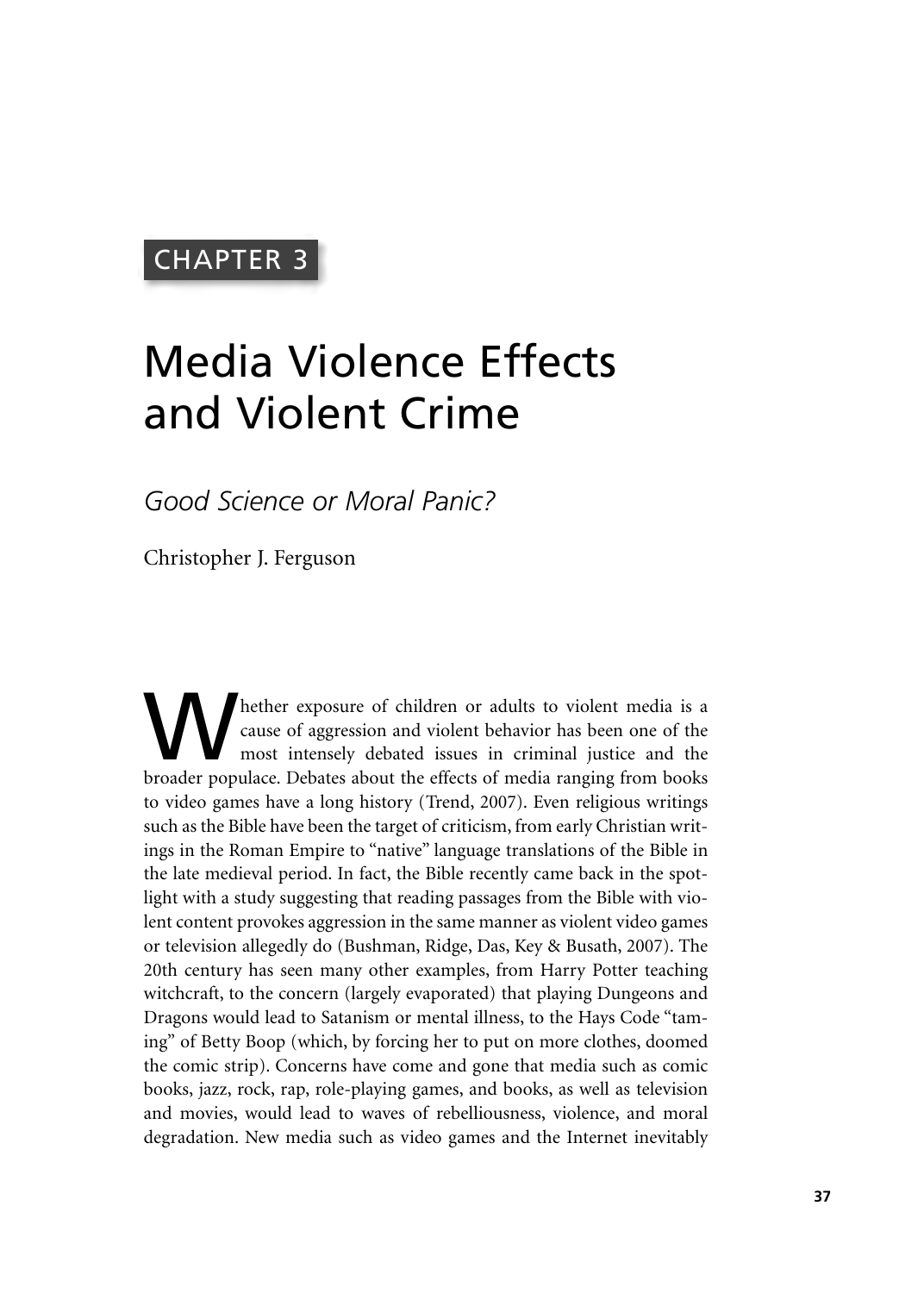stoke the flames of fear with waves of advocates and politicians expressing concern over the fate of supposedly vulnerable children and teens.

Opinions on the matter of media violence effects are wide ranging. Some scholars (Anderson et al., 2003) claim that media violence effects have been conclusively demonstrated, so much so that the certainly equals that of smoking and lung cancer (Bushman & Anderson, 2001). By contrast, other scholars have claimed that the entire media violence research field has been mismanaged, with weak, inconsistent results; poor measures of aggression; a mismatch between the theories and actual crime data; and failure to consider alternative causes of aggression such as personality, evolution, or family violence (e.g., Freedman, 2002; Olson, 2004; Savage, 2004). Several medical doctors have recently questioned the data behind the supposed similarities between media violence research and research on smoking and lung cancer (Block & Crain, 2007), and indeed, as demonstrated in Chapter 1, the effect sizes for smoking and for media violence are nearly on opposite sides of the spectrum. Wherein lies the truth? I suspect that, as happens all too often in the social sciences, "truth" is subjective. With that in mind, it is the goal of this chapter to discuss, bluntly and directly, the research on media violence. I will discuss not only what study authors say they found but how they measured constructs such as aggression, and I will examine their results in greater detail than has been customary in most reviews. The goal is to give the reader an "insider" view of media violence research, from a media violence researcher, so that readers can construct their own informed opinion.

#### **CASE STUDY: VIRGINIA TECH**

On the morning of April 16, 2007, the Virginia Tech campus in Blacksburg, VA became the site of the worst school shooting in American history. The attacks began at approximately 7:15 a.m., when two students, Emily Hilscher and Ryan Clark, were shot and killed in a dorm building. At the time of this writing there is no evidence that the shooter, Seung-Hui Cho, had a prior relationship with either of these individuals or any other of his victims. These shootings, like the rest, appear to have been fairly random.

Cho then mailed a "manifesto" to NBC, including videotapes he had taken of himself ranting and posing with weapons. The final massacre in Norris Hall occurred two hours after the initial shootings. The Virginia Tech campus has subsequently been criticized for communication failures in failing to adequately warn students about the initial shootings. Warning students that a shooting had occurred or canceling classes might have prevented or reduced the number of subsequent deaths. However, in all fairness, it is likely that many similar institutions would have stumbled under similar shocking and unforeseen circumstances. Most of us are just not prepared, outfitted, or equipped to deal with events as rare as this one.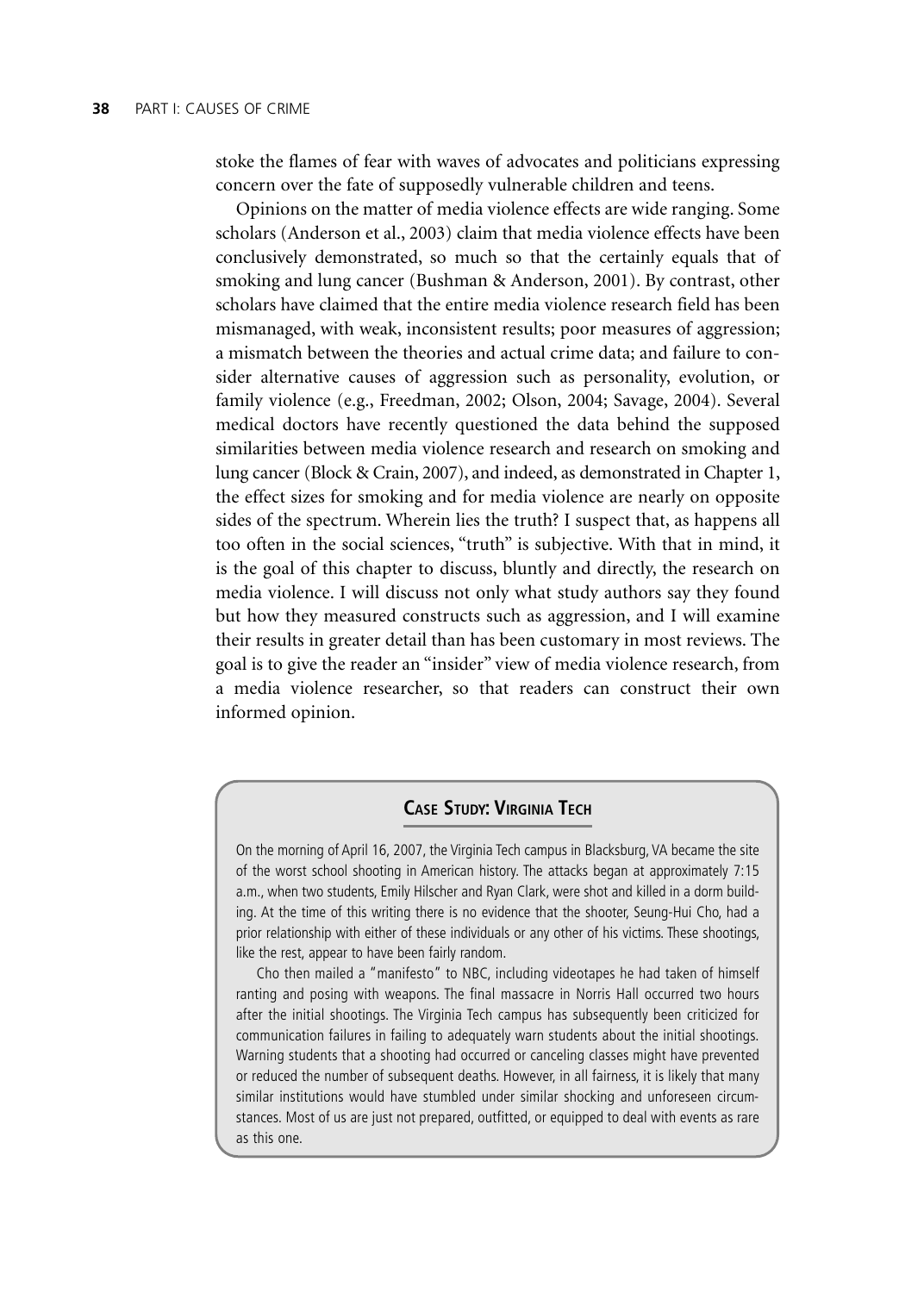Cho then entered Norris hall wielding two handguns and chained shut the main exit doors. Cho went to the second floor of the building and began the second, much more deadly portion of his massacre, shooting faculty and students in their classrooms. Nine minutes later, 30 people were dead (32 dead total) and 17 had been wounded. There were individual stories of bravery during the shooting, such as Professor Liviu Librescu, who barricaded a classroom door with his own body while most of his students were able to escape through a window. Librescu was killed after being shot through the door. Police responded to the scene swiftly but initially had difficulty entering the building due to the chained doors. As police entered the building, Cho killed himself with a gunshot to the head.

Within hours of the massacre, before the name of the perpetrator had even been released, several pundits had begun suggesting that violent video games were behind the massacre. Jack Thompson, a Florida lawyer and anti-video game activist, blamed video games for teaching children to kill. Dr. Phil McGraw (Dr. Phil) appeared on Larry King Live to assert that violent video games and other violent media are turning children into mass murderers. The Washington Post included a paragraph suggesting that Cho might have been an avid player of the violent game "Counter-Strike," and then quickly removed that paragraph from an online article without explanation.

None of these assertions proved true, however. In fact, in the final report by the Virginia state review panel commissioned by the Governor, Tim Kaine, video games were entirely and specifically exonerated. Cho, it turned out, was not a gamer. In fact, unusual for a young male, there was little evidence to suggest that he played video games at all, aside perhaps from the nonviolent game "Sonic the Hedgehog" (Virginia Tech Review Panel, 2007). The review panel stated that "He was enrolled in a Tae Kwon Do program for awhile, watched TV, and played video games like Sonic the Hedgehog. None of the video games were war games or had violent themes. He liked basketball and had a collection of figurines and remote controlled cars" and "Cho's roommate never saw him play video games." There were other indications that all was not well with Cho: a long history of mental health problems and stalking behavior toward two female students. Yet, if Cho was odd in any respect in his video game playing habits, it's because he played them rarely and violent games not at all.

### **Research Methods in Media Violence**

If you are curious whether media violence contributes to violent crime, the simple answer to that is we really don't know. In defense of media violence researchers, there are some very good reasons for this. Foremost among them is that studying violent crime experimentally—that is to say, attempting to manipulate some research participants into committing violent crimes—is clearly unethical. That leaves us with correlational research only (e.g., self-reported violent acts or arrest records). Media violence researchers have responded to this experimental problem by instead studying aggression; because not all aggressive acts are illegal or particularly damaging to others, they can ethically be studied experimentally. If studies can experimentally demonstrate a causal effect of media violence on aggression in the laboratory and media violence is correlated with violent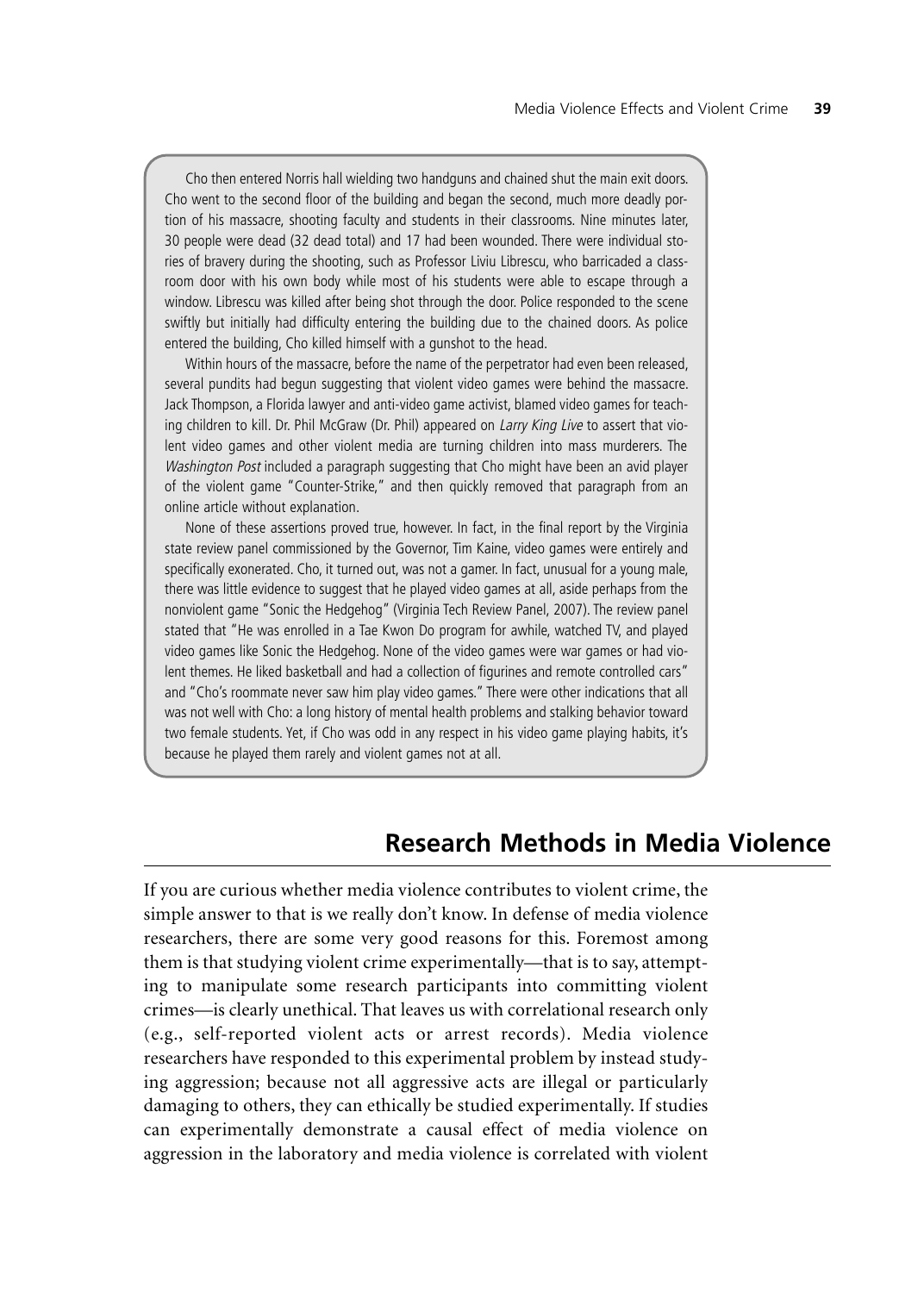crime in the real world, then an argument can be made that the two phenomena are similar enough to warrant concern.

If we can't ethically examine violent behaviors, how can we measure aggression in the laboratory? One common method for measuring aggression in the laboratory (I've used it myself) is the modified Taylor Competitive Reaction Time Test (TCRTT; Anderson & Dill, 2000; Ferguson, Rueda, Cruz, Ferguson, Fritz, & Smith, 2008). After being exposed to some form of media (e.g., either a violent or nonviolent television program or video game), research participants are told that they will play a reaction time game against a human opponent. In this game, participants are instructed to press the mouse button as quickly as they can whenever a central square on their screen turns red. They are told that their opponent is also trying to press his mouse button quickly (two computers are supposedly linked up through Ethernet or similar connection and are playing against each other). Before each trial, the human participant is told that he or she can set a noise blast punishment for his or her opponent should the opponent lose. This noise blast can be set (from 0 to 10) in terms of both intensity (loudness) and duration. Even the loudest settings are not painful to the human ear; rather, they are more irritating, like the white noise of a television set. Naturally, the opponent is also supposedly setting punishments that the research participant will receive should he or she lose the match. The punishments can be reset after each match, and there are approximately 25 matches in total.

In reality, of course, there is no human opponent, and the participant is just playing against the computer. In theory, people who set louder and longer noise blasts for their supposed opponent are behaving aggressively. This isn't really a measure of violence because the noise blasts obviously aren't damaging, but how does it function as a measure of aggression? It seems intuitive, but despite years of use, the measure has never been shown to be predictive of real-world aggression, let alone violent crime.

One problem with the TCRTT is that, in the past, it has not been used in a standardized way. There are actually many ways to measure aggression with this test: You could measure the number of punishments that are above a certain arbitrary level (say 8 out of 10), or you could take the mean of all 25 matches, or you could just use the mean after win trials or the mean after lose trials. With a little creativity, you could likely think of dozens of ways to use the test to measure aggression, and this is not a good thing. This means that the test lacks standardization. Without a standardized test, researchers can measure aggression however they want and, indeed, can pick the outcomes that best support their hypotheses and ignore outcomes that don't support their hypotheses.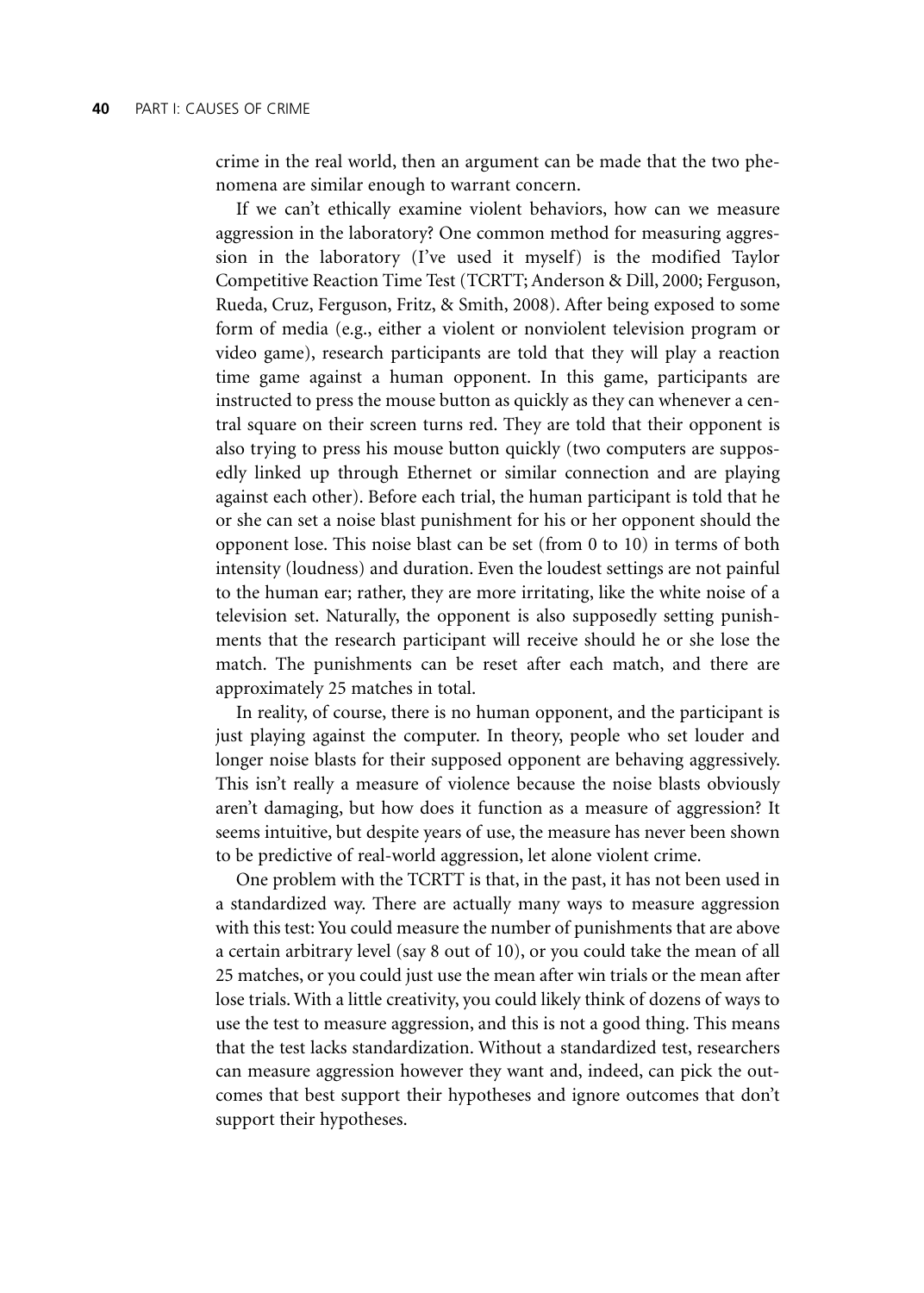These kinds of problems with laboratory measures are not unique to the TCRTT, and some scholars have questioned the validity of all laboratory measures of aggression (Tedeschi & Quigley, 1996). Aside from instruments such as the TCRTT, other laboratory measures of aggression have included asking children whether they wanted to pop a balloon (Mussen & Rutherford, 1961), asking college students whether they would like to have a graduate student confederate (who had just insulted them) as an instructor in a course (Berkowitz, 1965), asking subjects to interpret the actions of a character in a story (Bushman & Anderson, 2002), and asking subjects to sentence criminals in an analog (i.e., made up) scenario (Deselms & Altman, 2003). To study aggression in children, researchers can observe children at play, although it has proven difficult to distinguish between aggressive play (e.g., playing cowboys and Indians) and true aggression (e.g., pushing a child down to steal lunch money).

Both correlation and experimental designs can make use of surveys. Surveys may include self-reported violent criminal activity, self-reported aggression, or symptoms of a psychiatric disorder related to crime, such as antisocial personality disorder. To study young children, parent report measures can be used. Child peer ratings of aggression have also been attempted, but it is not entirely clear whether children have enough insight to actually rate each others' aggressive behaviors rather than turn any negativesounding set of questions into a popularity contest. Many surveys, such as the Buss Aggression Questionnaire (Buss & Warren, 2000; a measure of aggressive personality traits), are standardized and reliable and have demonstrated validity. One obvious problem with survey measures is that people can easily lie on them. Also, it is not enough to merely label a set of questions "aggression"; they must be tested for validity. For example, Table 3.1

Table 3.1 Items From the Lefkowitz, Eron, Walder, and Huesmann Measure of Aggression

- 1. Who does not obey the teacher?
- 2. Who often says, "Give me that"?
- 3. Who gives dirty looks or sticks out their tongue at other children?
- 4. Who makes up stories and lies to get other children into trouble?
- 5. Who does things that bother others?
- 6. Who starts a fight over nothing?
- 7. Who pushes or shoves other children?
- 8. Who is always getting into trouble?
- 9. Who says mean things?
- 10. Who takes other children's things without asking?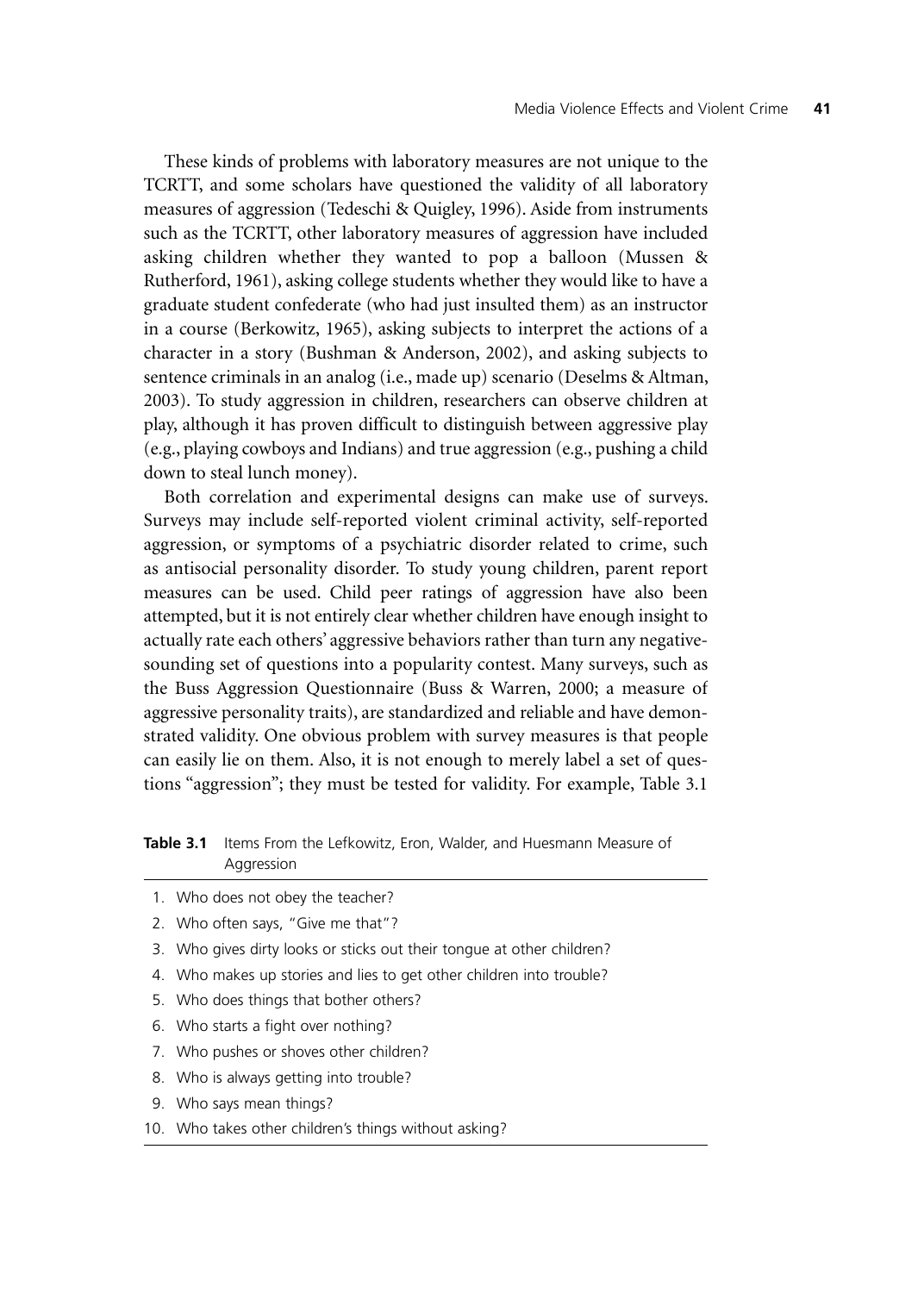presents a list of peer-rating questions used in some television studies of aggression (Lefkowitz, Eron, Walder, & Huesmann, 1977). Many of the items appear related to naughtiness, but only a few involve actual violent behaviors.

Aside from the validity of aggression measures, one other issue that bears mentioning is the absence on most aggression measures of a clinical cut-off. A *clinical cut-off score* is a score above which a person likely has a particular disorder. For instance, the Minnesota Multiphasic Personality Inventory (a common test for mental illnesses) uses clinical cut-off *t*-scores of 65 (a *t*-score mean is 50, with standard deviation of 10) to indicate the likely presence of mental health problems. A person who scores under 65 is within the "normal" range; above 65 a person is at increasing risk for a mental disorder. Thus, if you were to take a sample of individuals and expose them to some phenomenon (say, media violence) and their scores went from a normal average of 50 past the clinical cut-off to a mean of 70, it would be reasonable to suggest that exposure to this phenomenon put them at significant risk for a mental health problem. Most aggression measures, even wellresearched ones, don't have a clinical cut-off, however. Thus, even if one group scores higher on a measure than another group, does that mean that the first group is at risk of becoming aggressive? This is particularly important because effect sizes in media violence research tend to be very small (with *r* values typically ranging from 0 to .2). If Group A is exposed to media violence and their mean aggression scores are found to be a *t*-score of 52, whereas Group B is not exposed to media violence and maintains the typical mean *t*-score of 50 (and these differences in score are about typical for media violence research), can we really say that media violence has "caused aggression" if none of the participants is pushed over any clinical cut-off?

## **Theories of Media Violence**

Historically, there have been two main approaches to understanding potential media violence effects: the social learning approaches and the catharsis model. In recent years, most researchers have preferred to work from the social learning model. Briefly, this model suggests that individuals are likely to imitate what they see. For instance, a child learning to tie her shoes is likely to first watch an adult do it and then attempt to model the viewed behavior. Social learning models of aggression, such as the General Aggression Model (Bushman & Anderson, 2002), suggest that watching violent media leads to the development of violent *scripts.* People who watch more violent media develop more and stronger violent scripts than those who do not consume violent media. In real life, when presented with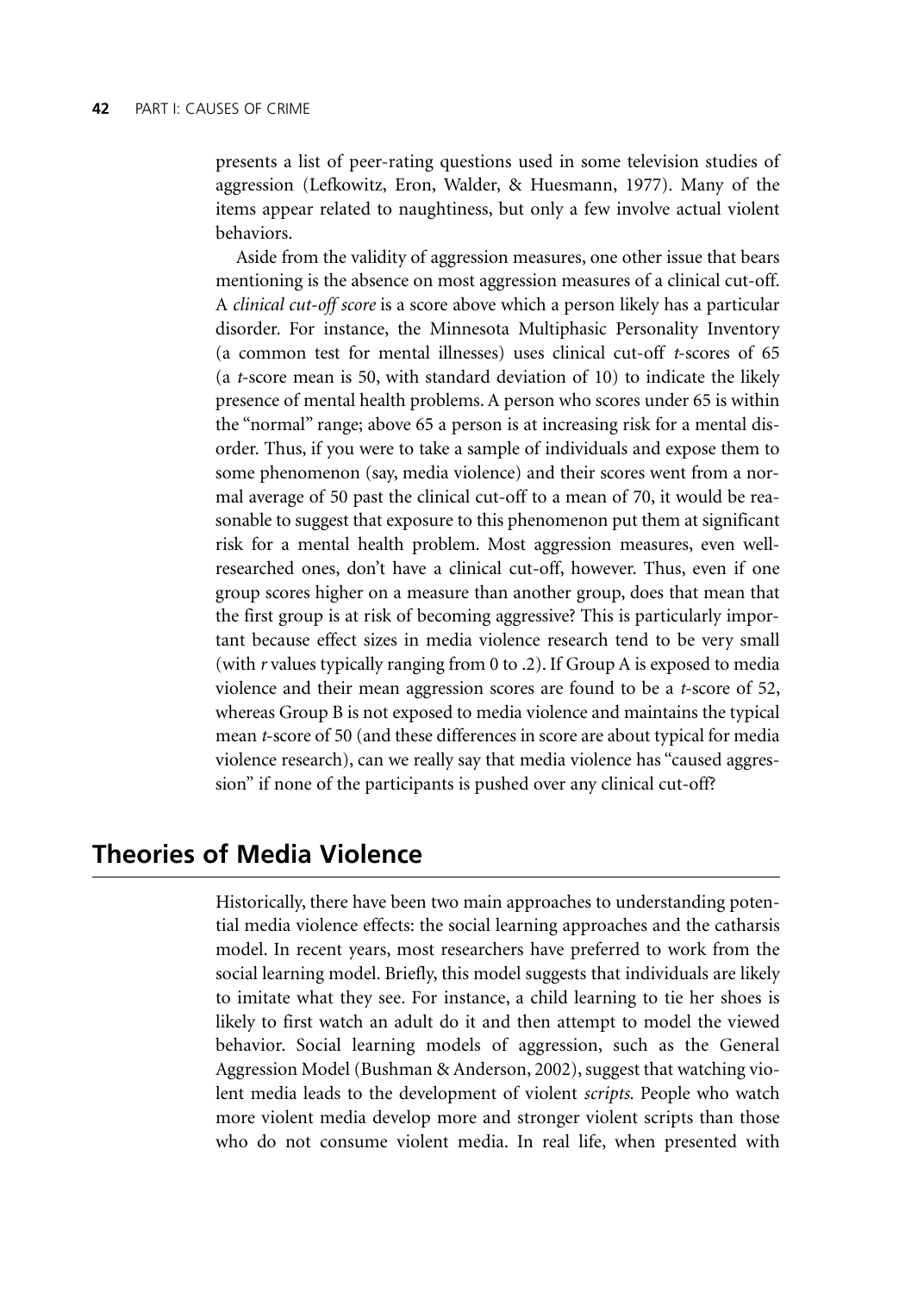hostile or even ambiguous circumstances, people with more violent scripts are more likely to respond violently. Although such models may allow for individual differences due to biology or personality, biology and personality are seldom discussed much in these models, so they are, by and large, tabula rasa models (meaning they consider everyone to be about equal or "blank slates" prior to environmental learning).

By contrast, catharsis models suggest that aggression is primarily a biological drive that requires expression (Lorenz, 1963). According to the catharsis model, media violence may provide an outlet or release for aggressive drives. As such, people who consume violent media would be expected to become less aggressive. Many media violence researchers today take a dim view of the catharsis hypothesis (Bushman, 2002).

To date, which of these models does the research seem to support? In short, neither. Social learning models of aggression, given their popularity in recent decades, have been subjected to frequent (although perhaps not rigorous) testing. Results have been weak, inconsistent, and compromised by poor research methods (Freedman, 2002; Savage, 2004). Meta-analytic studies of media violence effects have consistently demonstrated that links between media violence exposure and increased aggression are close to zero. In the most famous (probably because it is most positive) of these metaanalyses, the effect size for media violence and violent criminal behavior is *r* = .1 (Paik & Comstock, 1994). Results for nonviolent measures of aggression, such as the TCRTT, were slightly higher, with  $r = .2$ . Most other metaanalyses suggest that even Paik and Comstock's data may be too high. For instance, Hogben (1998) finds  $r = .11$  for the relationship between television viewing and general aggression measures. Bushman and Anderson (2001) find results ranging from  $r = .14$  to  $r = .2$ . Note that these effects are for general measures of aggression, not violent crime, which tends to get even weaker effects. Results for video games have been weaker still (e.g., Sherry, 2001; Ferguson, 2007). Ferguson (2007) found that publication bias (the tendency for scientific journals to publish articles that support a particular hypothesis and not publish those that do not) was a significant problem for video game articles (no similar analysis has been conducted for television) and that unstandardized, poorly constructed measures of aggression tended to produce higher effects than better measures of aggression (perhaps because they allow researchers to pick the results that best support their hypotheses). No support was found for the link between video game playing and higher aggression.

Results have not been kind to the catharsis model either. Although a few early studies initially provided weak support for the catharsis model (e.g., Feshbach, 1961), more recent researchers haven't given much credence to these early studies. Indeed, in the last few decades, although evidence to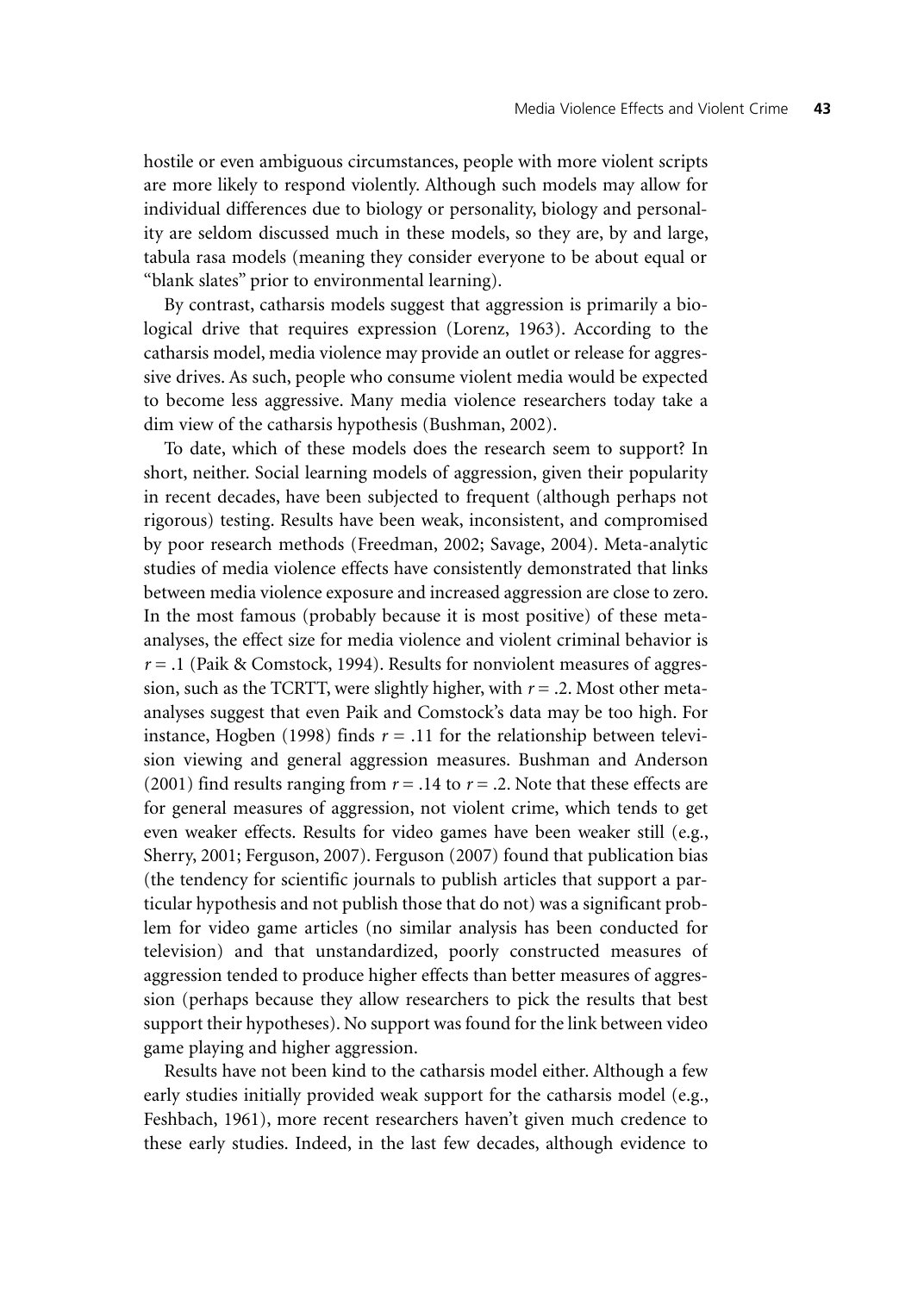support the social learning theories of media violence has been very weak, evidence supporting the catharsis hypothesis has been virtually absent. Arguably, this may be due to the fact that few researchers actually test the catharsis hypothesis. To do so, a researcher would have to begin by irritating participants, make them angry, and then see whether violent or nonviolent media calm them down. Very few media studies do this. Virtually all media violence studies take the opposite tack; they begin with a (presumably) nonirritated individual and expose him or her to violent or nonviolent media to see whether his or her aggression increases. Thus, arguably, the present body of literature provides little evidence for or against the catharsis model. A few authors have begun to suggest that the catharsis hypothesis should be investigated with more care. For instance, Sherry (2007) has noted that individuals exposed to longer periods of play with violent video games have less aggression than those exposed to shorter periods of play with violent video games. In other words, the longer you play violent video games, the less aggressive you become. While this certainly calls the social learning theories into question, it doesn't truly support the catharsis hypothesis. It is just as likely (more likely, I'd argue) that some people who participate in video game studies are unfamiliar with the games they are randomized to play. This unfamiliarity fosters frustration that diminishes over time once the player becomes accustomed to the game. Studies that include only a short exposure may see increased aggression, but this is due to game familiarity issues rather than violent content (violent video games do tend to be more complex to play than nonviolent games). Similarly, the drop in aggression scores over time is not due to catharsis but rather increasing familiarity. Nonetheless, Sherry (2007) recommends more diligent study of catharsis.

Two recent studies with video games have added a bit of credence to the catharsis model, although not yet enough to engender widespread confidence in it. Unsworth, Devilly, and Ward (2007) found that effects of violent video game play varied from player to player, with some players showing cathartic effects after playing violent games. Most players showed no effect, and a small group also became more aggressive. Thus, it may be hard to make conclusive statements regarding whether violent media exerts a cathartic or noncathartic effect, as there is much variation between individuals. In another recent study, Olson, Kutner, and Warner (2008) reported that adolescent boys commonly reported feeling calmer and less angry subsequent to violent video game play and used violent video games to reduce aggression. The authors suggest that the catharsis model should be better examined in future research.

Both the social learning theory and the catharsis model continue to have advocates, although thus far, research evidence for either is weak. Ferguson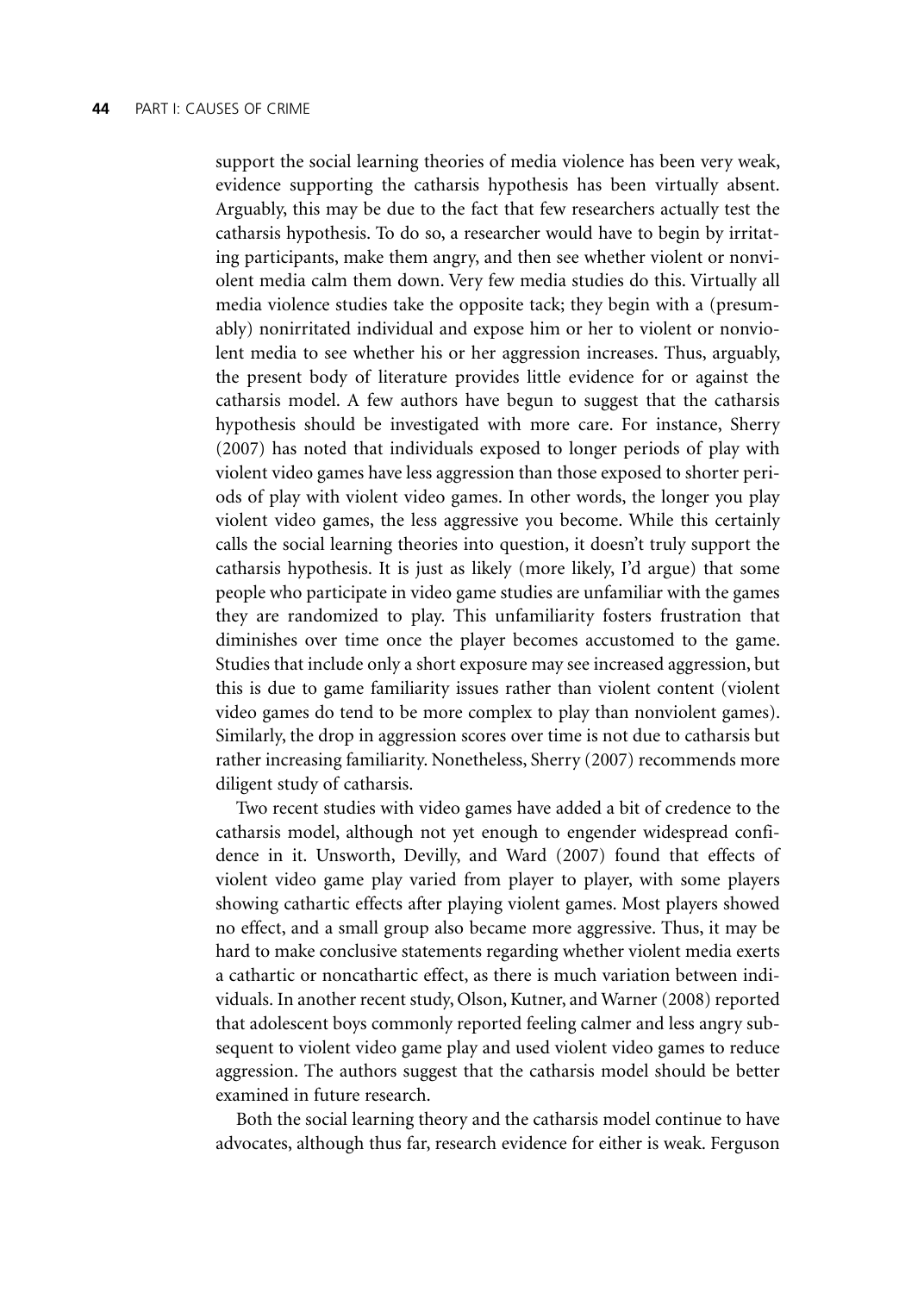

Figure 3.1 A Catalyst Model for Violent Antisocial Behavior

et al. (2008) have proposed an alternative model (the Catalyst Model) of aggression (Figure 3.1) that attempts to explain the interaction between biological and external forces on aggression. At least half of the variance in violent and antisocial behavior can be explained by genetics (Ferguson, in press; Rhee & Waldman, 2002); thus, this Catalyst Model is an evolutionary model. Antisocial personalities develop through the interaction between genetics and physical abuse early in life, an observation consistent with research data (e.g., Caspi et al., 2002). Aggression is a normal response to hostile provocation. Restraining aggression is also adaptive because aggression can carry risks of injury or ostracism from the community; consequently, humans have also evolved an *impulse control device,* which restrains aggressive (and other) impulses. This impulse control device appears to be located in the frontal lobes of the brain; damage to these areas increases aggression (see Chapter 6). Either an aggressive personality or damage to the impulse control devices can result in increased aggressive responses, particularly under periods of increased environmental stress (e.g., loss of job, divorce). These environmental stressors are *catalysts* for violence; they don't *cause* violence, but they may stimulate specific violent acts in a particular individual who is already prone to violent behavior. According to this model, media violence neither is a cause of violent crime nor stimulates it, but may act as a *stylistic catalyst.* This means that individuals who decide to act aggressively may sometimes do so in a way similar to what they have seen in the media (e.g., someone who watches *CSI: Crime Scene Investigation* may decide to use bleach to remove blood evidence from a weapon when she wouldn't have thought of that on her own). Were the media influence removed, the person would still act violently, albeit in a slightly different way (i.e., not using the bleach). Initial testing of the Catharsis Model (Ferguson et al., 2008) demonstrated favorable results in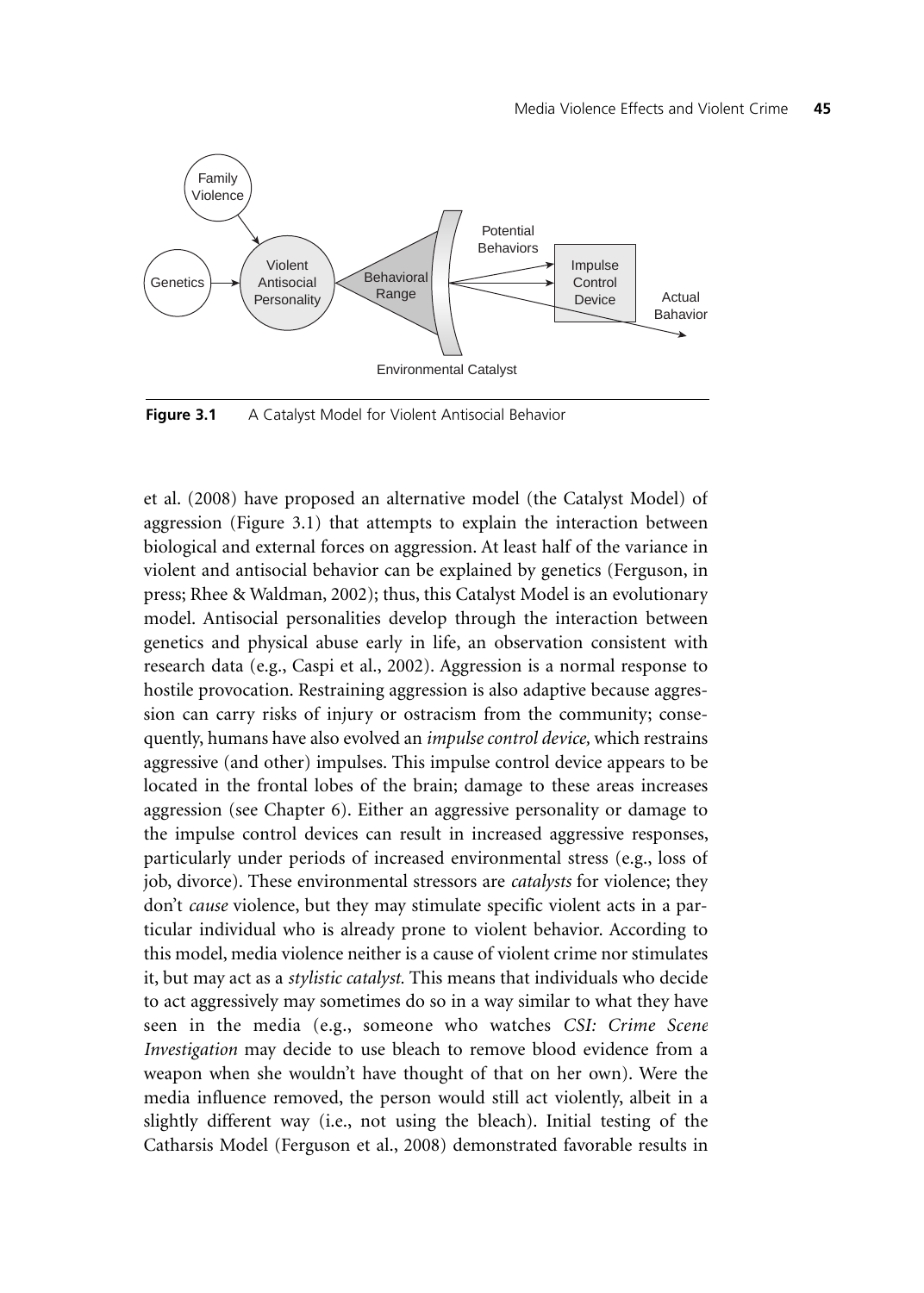comparison to the social learning model on a dataset involving violent criminal activity, although further testing of this model will be required.

#### **Examples of Media Violence Research**

Reviews of media violence research are fairly plentiful and take different tacks. Anderson et al. (2003) presents the research as essentially flawless, while other reviewers (Freedman, 1984, 2002; Olson, 2004; Savage, 2004) have pointed out systematic problems with media violence research as it exists today. Thus, the quality of the research seems to be something of a matter of perspective. Below I've included a detailed description of three influential and often-cited studies of television and video game effects. These studies are fairly representative of the existing research on media violence effects and are representative of systemic strengths and weaknesses in the field. Understanding these studies should be helpful in understanding media violence data.

One common point raised by critics of media violence research is that other countries with media as violent as (or even more violent than) in the United States have not seen violent crime waves like those that occurred in the United States in the 1970s through the early 1990s. If the introduction of violent television set off massive crime waves in the U.S., why not also in the countries of Europe or Asia where media violence is also commonplace? Huesmann and Eron (1986) examined the effects of media violence on children in multiple countries, including boys and girls in the United States, Australia, Finland, Israel (both a city sample and a kibbutz sample), and Poland. A Dutch group dropped out of the study and published their results separately (Wiegman & Kuttschreuter, 1992), apparently out of concern regarding methodological and interpretive differences. The intent of this study was to examine whether television viewing habits would predict aggressive behaviors in children at a later age (3 years later) while controlling for *trait aggression* (aggressive personality). Out of all six countries (including the Netherlands), significant results based on the original model were found only for American girls. In no other case were significant results reported for television violence exposure and later aggression. Given that the authors did not control error due to multiple comparisons (using something called a Bonferroni correction), it's possible even this one finding could be due to "error." The authors then develop an additional measure in which they compile television viewing habits with a personality measure ("identification with aggressive characters"). This latter personality characteristic is highly correlated with aggressive personality and, as a result, aggressive personality can no longer be teased out from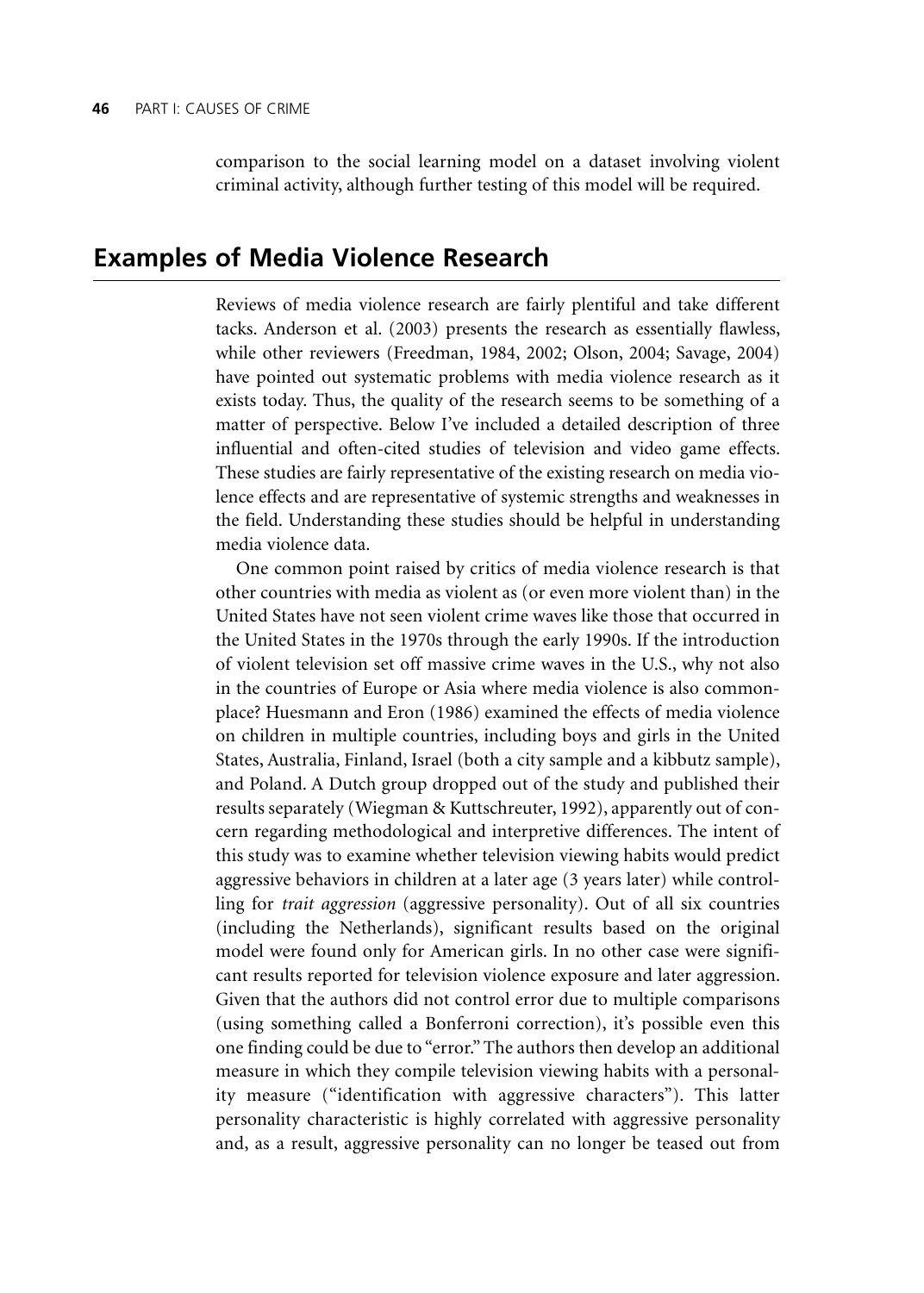television viewing habits in this study (Savage, 2004). In other words, it isn't very surprising to find that aggressive individuals behave aggressively. Ultimately, results from differing countries use differing measures of television exposure, many of which include this personality variable. Even with this personality measure combined with television viewing substituting for television viewing habits alone (which was the actual study hypothesis), the end results were mixed, with some groups showing weak effects and others (such as the Dutch and Australians, children on the Israeli kibbutz, and girls in Poland or Finland) still showing no effects. Although Huesmann and Eron (1986) nonetheless interpret the results as supportive of the link between television violence and aggression cross-nationally, the Dutch authors came to the opposite conclusion (Wiegman & Kuttschreuter, 1992). However, if we return to the question of whether viewing television violence was associated with aggressive behavior, the study found evidence for this only in American girls and possibly Israeli city children, not in American boys or in children from Poland, Australia, the Netherlands, or the Israeli kibbutz. One other concern with this study is that it does not attempt to control for the potential effects of exposure to family violence. It is quite possible, given the weak effects found for even the few significant results, that no effects would have been found had family violence been adequately controlled.

One often-cited study is by Friedrich and Stein (1973); it implies that children who watch violent programs (such as *Batman* or *Superman*) are more interpersonally aggressive. The authors included five measures of aggression (including one composite of two of the basic aggression measures) and provide a number of analyses to attempt to support this view. Generally, the results did not support the hypothesis that exposure to violent programs increased any form of aggression, including hitting other children, verbal aggression, or fantasy aggression. The only significant finding was an interaction between initial aggressiveness and violent programs. However, had a Bonferroni correction for multiple analyses been appropriately applied (it was not), this finding would not have been significant. Furthermore, once gender was added to this analysis, this interaction was no longer significant. Thus, once gender is properly controlled, there were no significant findings to suggest that exposure to violent programs resulted in more violent behavior.

Within the realm of video games, one of the most often-cited studies is Anderson and Dill (2000), who used the TCRTT. In their laboratory study of violent video game effects, the authors computed four methods of measuring aggression using the TCRTT (noise intensity and duration after both win and loss trials), without applying the appropriate Bonferroni correction to their analyses. Only one of the four measures of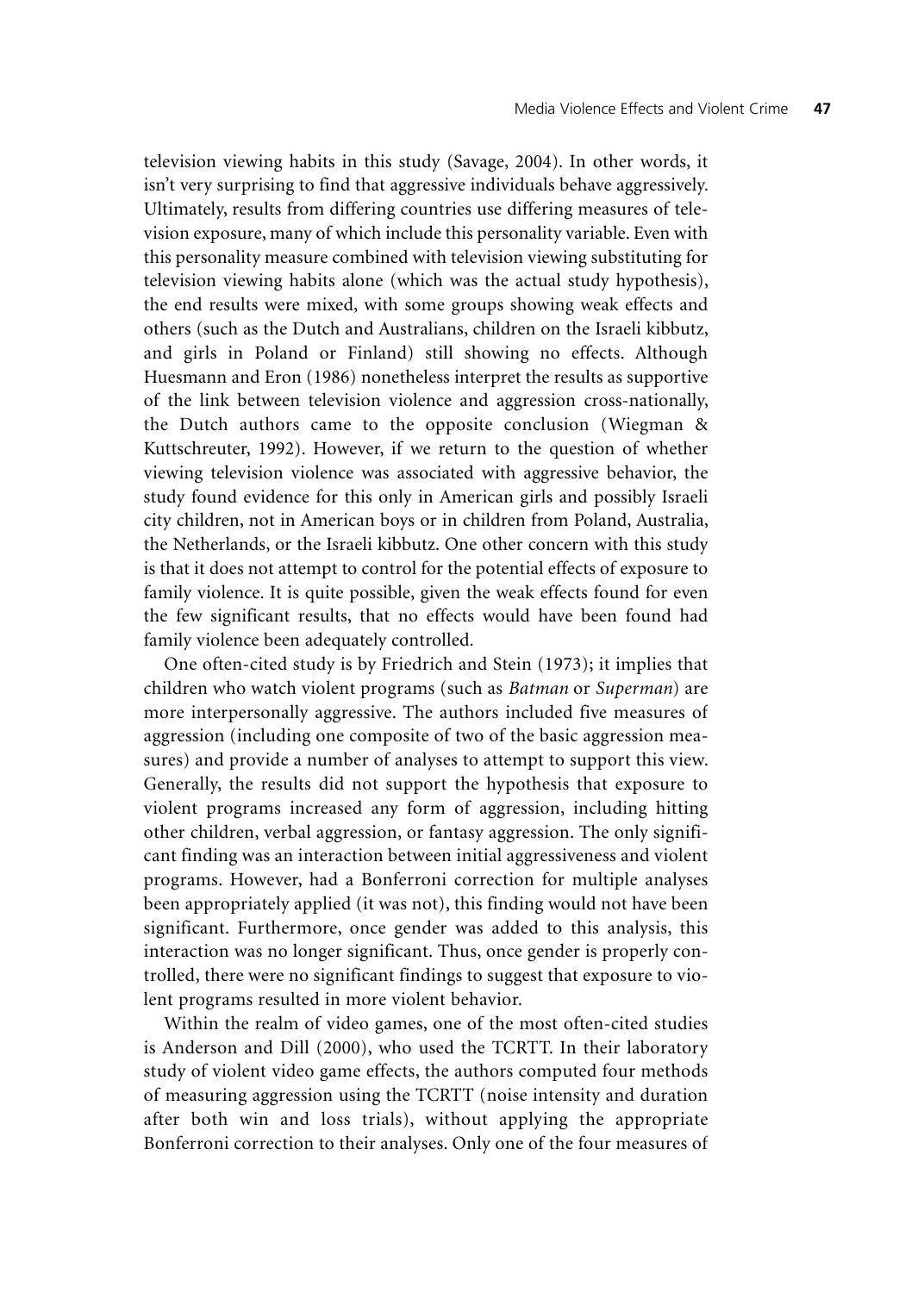aggression (noise duration after loss trials) was reported as significant, although had a Bonferroni correction been appropriately applied, this index also would have been nonsignificant. Remember also that the noise duration indices appear not to work (Ferguson, Smith, Miller-Stratton, Fritz, & Heinrich, in press) as a valid measure of aggression. Nonetheless, this study is often cited as one of the leading studies indicating a link between video game violence exposure and aggressive behavior in the lab. Examined closely, however, it appears to indicate quite the opposite. The authors include a correlational analyses as well, and though they find a relationship between violent video game play and violent acts, they did not control for family violence exposure. In at least one study, controlling for family violence exposure has been found to eliminate all predictive value of violent game exposure (Ferguson et al., 2008). Thus, it would appear to be that family violence exposure predicts violent behaviors, not exposure to violent video games.

The above studies present a fairly representative mix of the kind of studies conducted in the media violence realms. Strengths and weaknesses are fairly systematic across most media violence studies and are, perhaps, part of the reason some scholars question the utility of such studies in attempting to examine the media violence hypothesis (i.e., Freedman, 2002; Savage, 2004).

#### **Violent Crime Data**

In the end, perhaps the ultimate question we should be asking is whether media violence research can explain real-world phenomena. Does violent media availability and exposure in a culture relate to levels of violence in that culture? If so, then removing or restricting violent media would appear to be an easy way to reduce societal violence. Disappointingly, the answer is clearly "no." In the 1970s through the 1990s, a surge in violent crime in the United States led some researchers to conclude that the introduction of television may have been at least partially responsible (Bushman & Anderson, 2001), but this now appears not to have been the case. First, comparing the 1980s to the 1950s (a period of remarkably low crime in the United States) was probably too limited in scope. In fact, violent crime waves in the 1930s and late 1800s and early 1900s were worse than those of the peak years of the 1980s, despite the relative absence of violent mass media (Bureau of Justice Statistics, 1988; National Commission on the Causes and Prevention of Violence, 1969). As such, the surge in violent crimes in the latter half of the 20th century, although unfortunate, was not terribly remarkable in the landscape of American crime trends.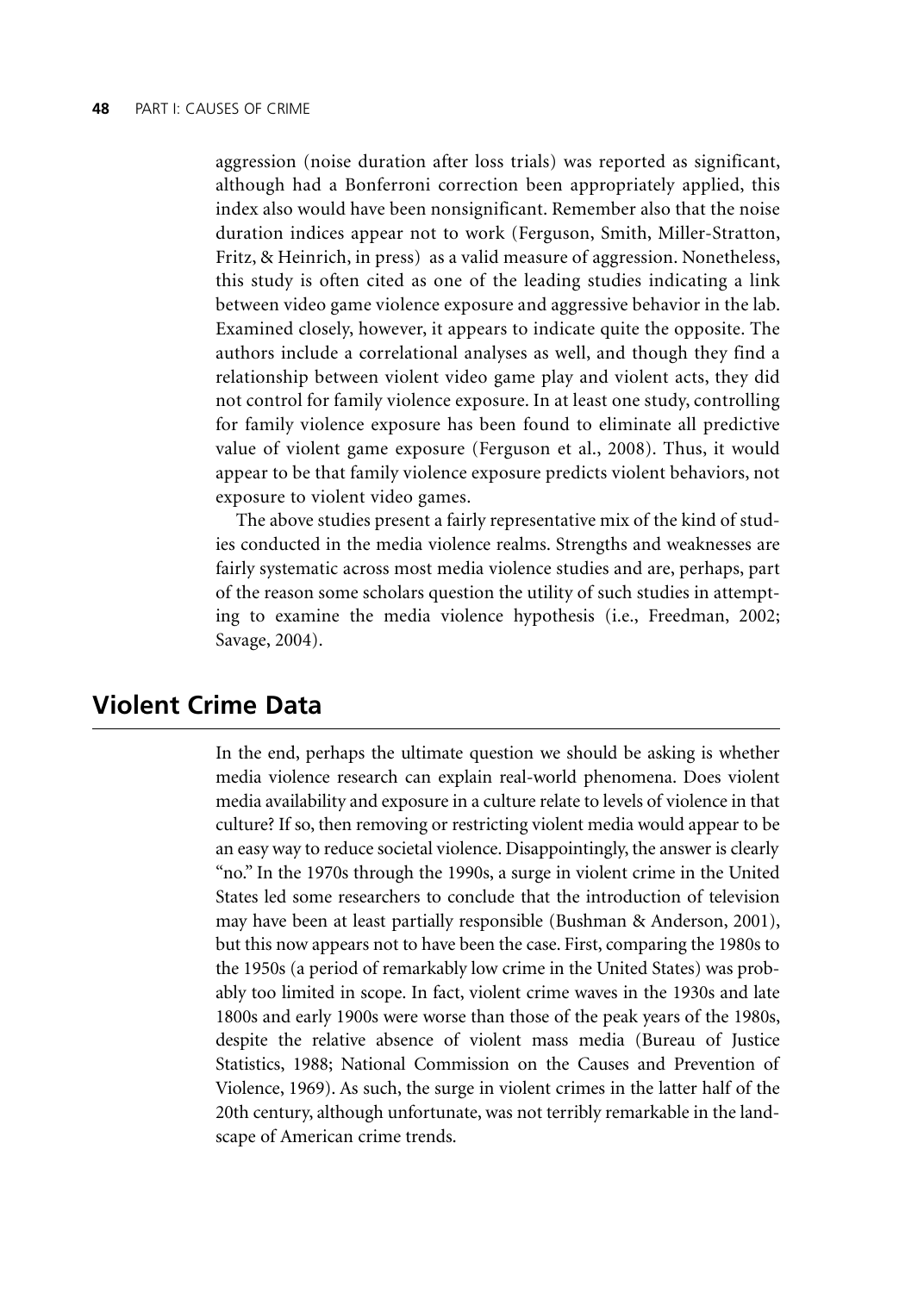More remarkably, as noted in Chapter 1 (and throughout this book), the United States experienced a dramatic plummet in violent crime rates beginning in the early 1990s, to the point that current rates are about the same as in the late 1960s and early 1970s (Federal Bureau of Investigation, 1951– 2004). In other words, despite television, movies, and even music becoming more graphically violent and despite the introduction of violent video games, actual violent crime rates have experienced a massive decline, and the United States is the safest it has been in 40 years. Figure 3.2 presents trends in the overall violent crime rate across time, whereas Figure 3.3 presents trends in the per capita rate of murders and nonnegligent homicides (Bureau of Justice Statistics, 2007). As mentioned earlier, the introduction of television and video games in other countries (particularly in Europe and Asia) was never associated with any wave of violent crimes. From this, we can say that violent media is not precipitating an epidemic of violent crime (or youth violence, as violent crime data is similar for youth and adults) because there is no epidemic of violent crime. It is only a short further step to conclude that, despite the reasonableness of concern regarding media violence and violent crime, media violence is not related to violent crime; the data simply conflict (Olson, 2004).



**Figure 3.2** Per Capita Violent Crime Rates in the United States by Year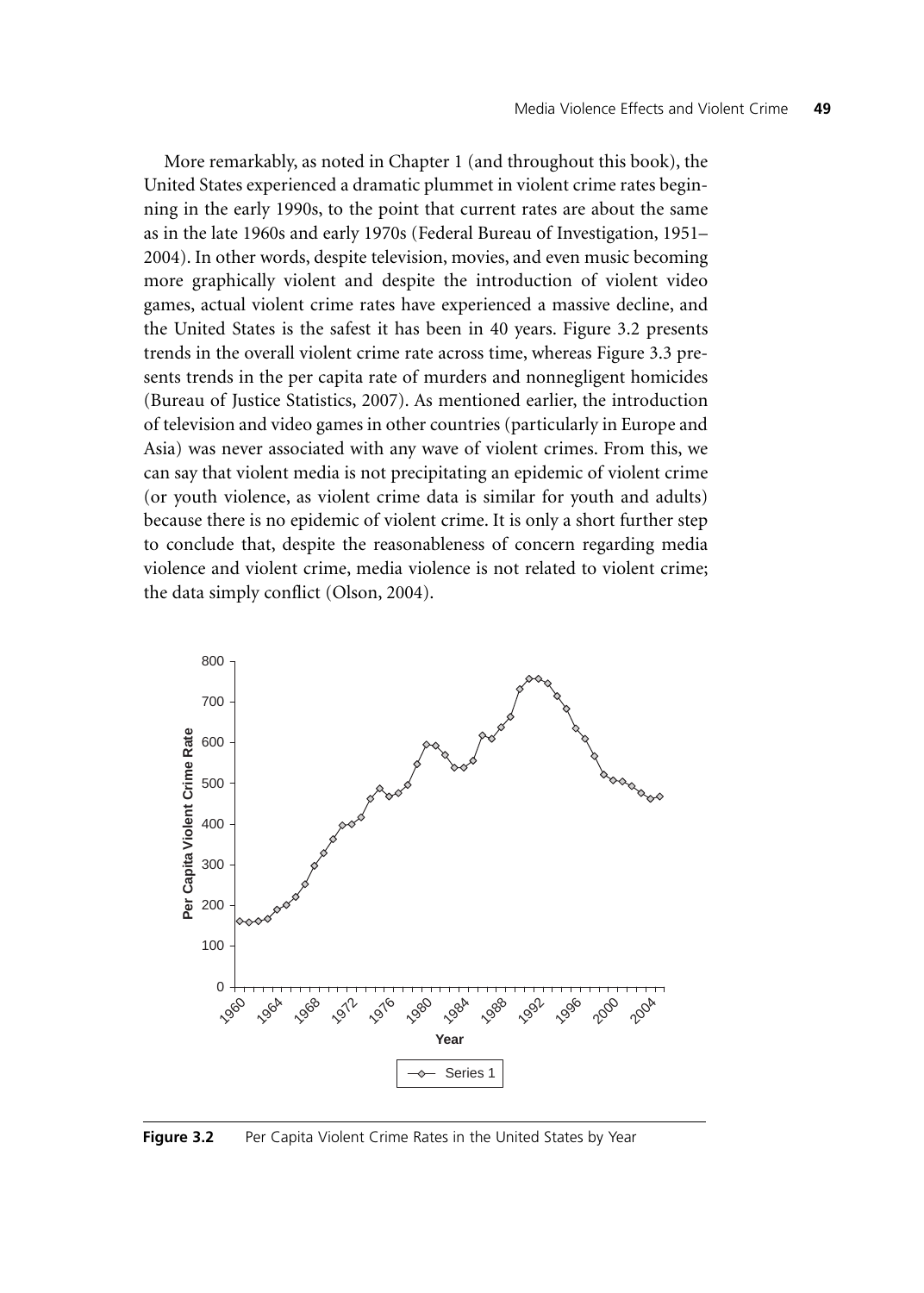

**Figure 3.3** Per Capita Murder/Nonnegligent Manslaughter Rates in the United States by Year

If research on media violence is generally flawed with weak results, and violent crime data don't support the conclusion that media violence is an important contributor to violent behavior, you may wonder why media violence is so hotly debated in the United States. Trend (2007) refers to a "media hysteria cycle," of which scientists are a part. Basically, this is how it happens: A rare but well-covered (in terms of the news) violent event occurs. Because the event seems so unexplainable, experts are asked for their opinions. In truth, of course, experts have a great deal of difficulty predicting and explaining serious violent acts, but media violence sounds reasonable and suffices to make the unexplainable seem explainable in the short term. Trend also notes that blaming "media" for all manner of societal vices is nothing new and has probably been practiced through history, often as a means of rationalizing government control over expression. Scientists are not immune from this phenomenon and may stimulate it. There may be some unique cultural and political factors at play in the United States in particular. Media violence is one issue that appeals to many individuals on both the extreme left and right of the political spectrum. Thus, politicians can use "protecting the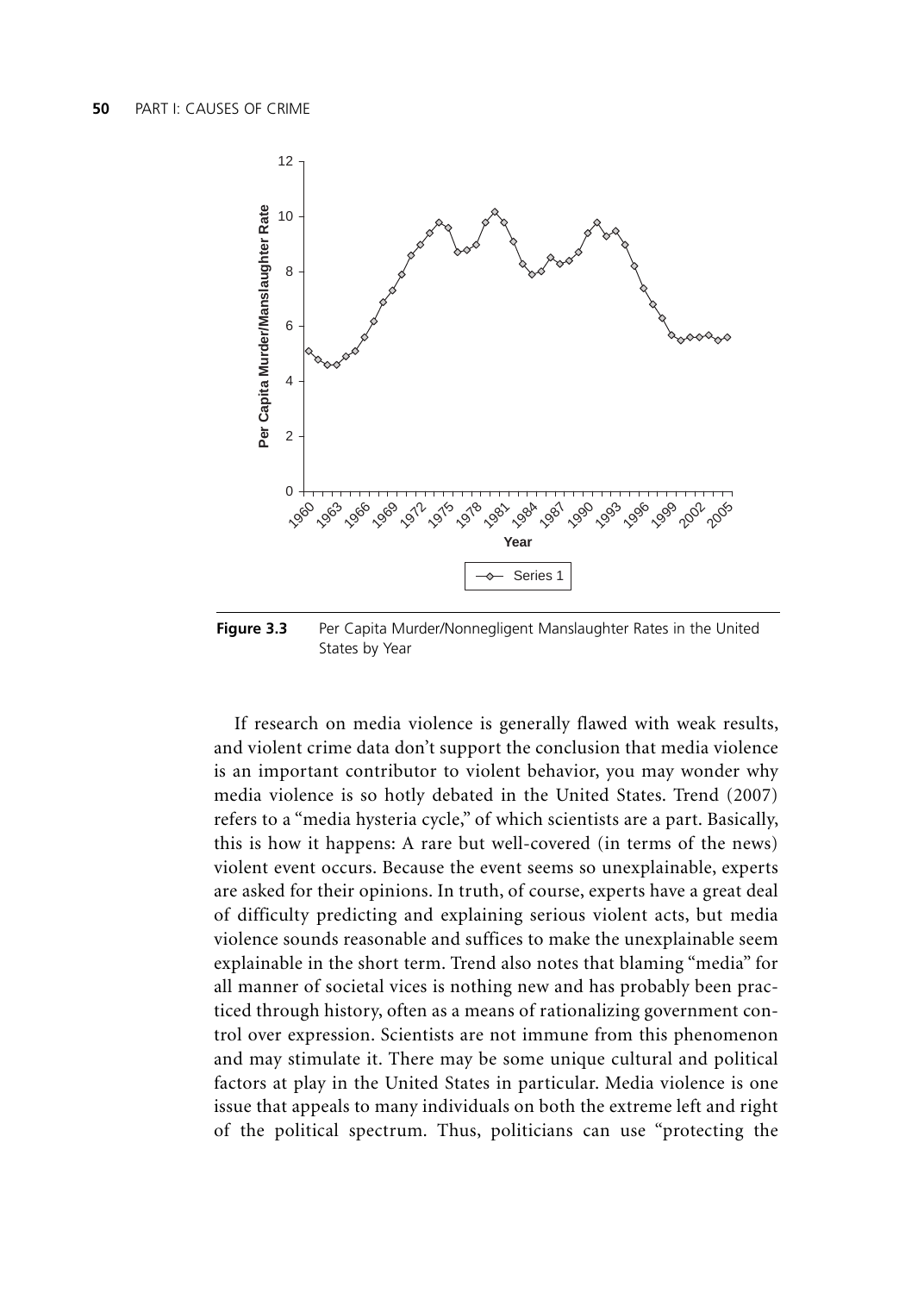children" to appeal to voters from both sides of the spectrum, while simultaneously implying that their opponents are not concerned with child welfare. Despite this "hysteria," Kutner, Olson, Warner, and Hertzog (2008) found that most parents are not terribly concerned that violent media such as video games will lead to aggression in their own children. Thus the hysteria may be relegated more to special interest groups than the general population. My own impression (admittedly subjective) is that this hysteria is rather uniquely American and that Europeans and other people (including non-American scientists) consider the matter much less dire.

## **Response of the Criminal Justice System**

The media violence hypothesis has received its greatest support from professional organizations such as the American Psychological Association and the American Academy of Pediatrics. Perhaps the most striking is the American Academy of Pediatrics (AAP) testimony before Congress:

Since the 1950s more than 3500 research studies in the United States and around the world using many investigative methods have examined whether there is an association between exposure to media violence and subsequent violence behavior. All but 18 have shown a positive correlation between media exposure and violent behavior. (Cook, 2000)

This statement is a blatant misrepresentation of the facts. Similar statements from the American Psychiatric Association and American Psychological Association provide scientists and laypersons alike, who are not familiar with the literature, with the impression that thousands of conclusive studies exist. Although no reviews conducted by researchers familiar with the field make such claims (e.g., Paik & Comstock, 1994 included about 200 studies in their meta-analysis), neither are they vocal in challenging this misconception.

Freedman's (2002) review of the literature noted that there are actually approximately 200 empirical studies of media violence effects. This is still an impressive number, although nowhere near the figure cited by the AAP. Of greater concern, however, is that of the studies available that conducted empirical research regarding a link (correlational or causal) between media violence and actual violent behavior, more than half of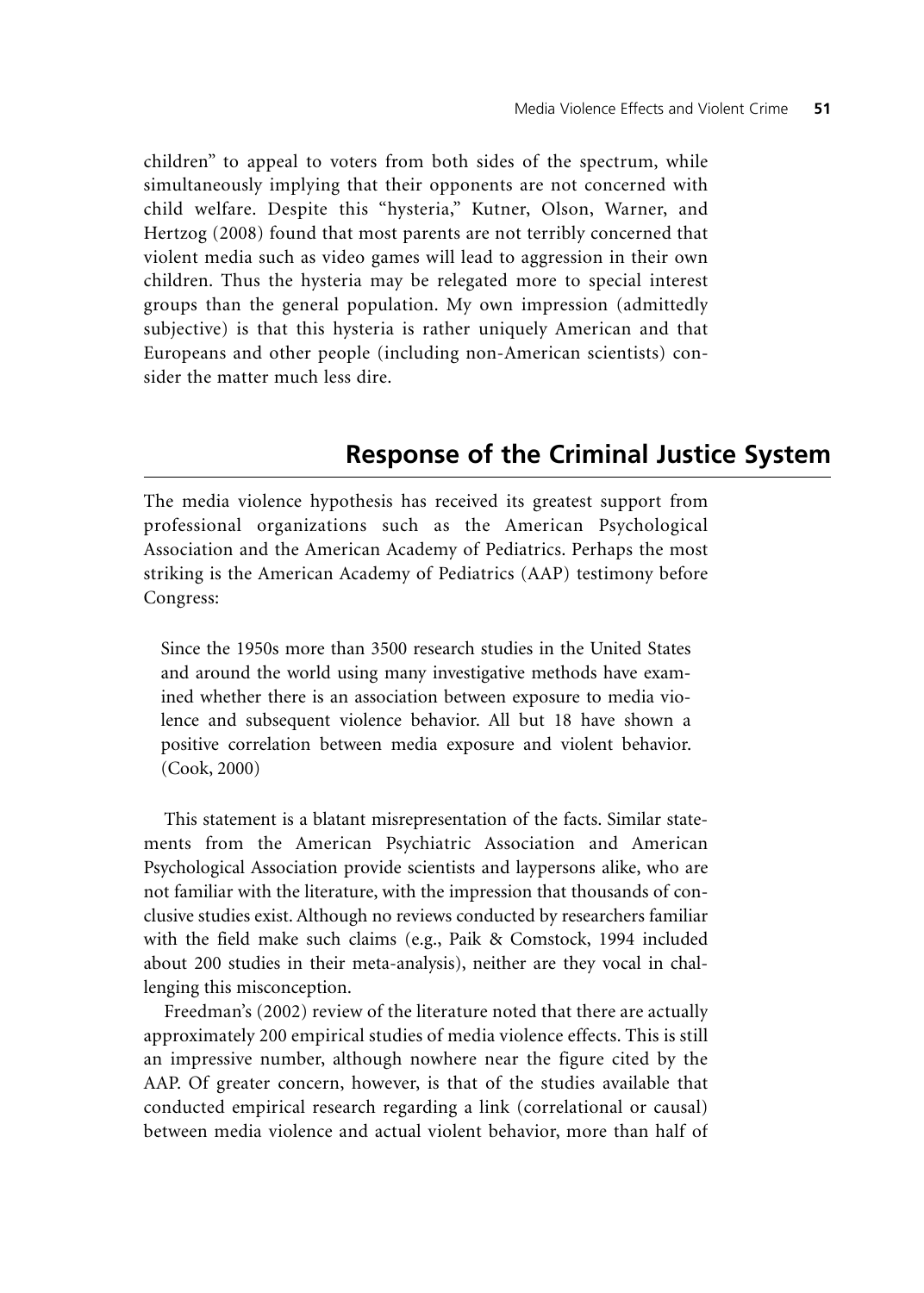them failed to support this link. From this analysis it appears that, far from being "unequivocal," the research is highly inconsistent.

The standpoint of the criminal justice system has been far more critical. For instance, a recent Secret Service study of school shooting cases found that, despite all the attention paid to video games and other media following these events, violent media consumption was not a useful predictor (United States Secret Service & United States Department of Education, 2002). More interesting, perhaps, has been the response of the judicial system to legislation and criminal tort cases involving media violence. In tort cases, video games, television shows, or musical acts such as Ozzy Osbourne have been accused of causing specific violent acts (such as a youth's suicide, in the case of Ozzy Osbourne). Legislative bodies at the state and federal level have also moved to censor media with violent content. At the time of this writing, the Federal government is considering options to regulate violent content on television, and there have been at least 10 state legislative efforts to regulate the sale of violent video games. In each case, these efforts (tort cases and censorship) have failed, both on First Amendment grounds and on the weaknesses of the scientific evidence. In many of these rulings, the judges have been critical of the media violence literature and specifically note that the scientific literature does not meet the courts' standards for conclusive evidence (e.g., Entertainment Software Association, Video Software Dealers Association, and Illinois Retail Merchants Association v. Blagojevich, Madigan, and Devine, 2005). Thus, the case for media violence effects has not passed the inspection of judges, who are perhaps the most neutral observers we could hope to find on this debate.

### **Conclusion**

Much debate remains regarding the impact of media violence on aggressive and violent behavior. At present, the evidence for short-term increases in minor aggression remains inconclusive and a subject of continued debate. However, at present, the weight of evidence does not support a link between media violence and acts of serious aggression or violent crime. Persistent focus on this debate may potentially risk loss of attention to more pressing social causes of crime including poverty, family violence, social inequality, and the drug trade.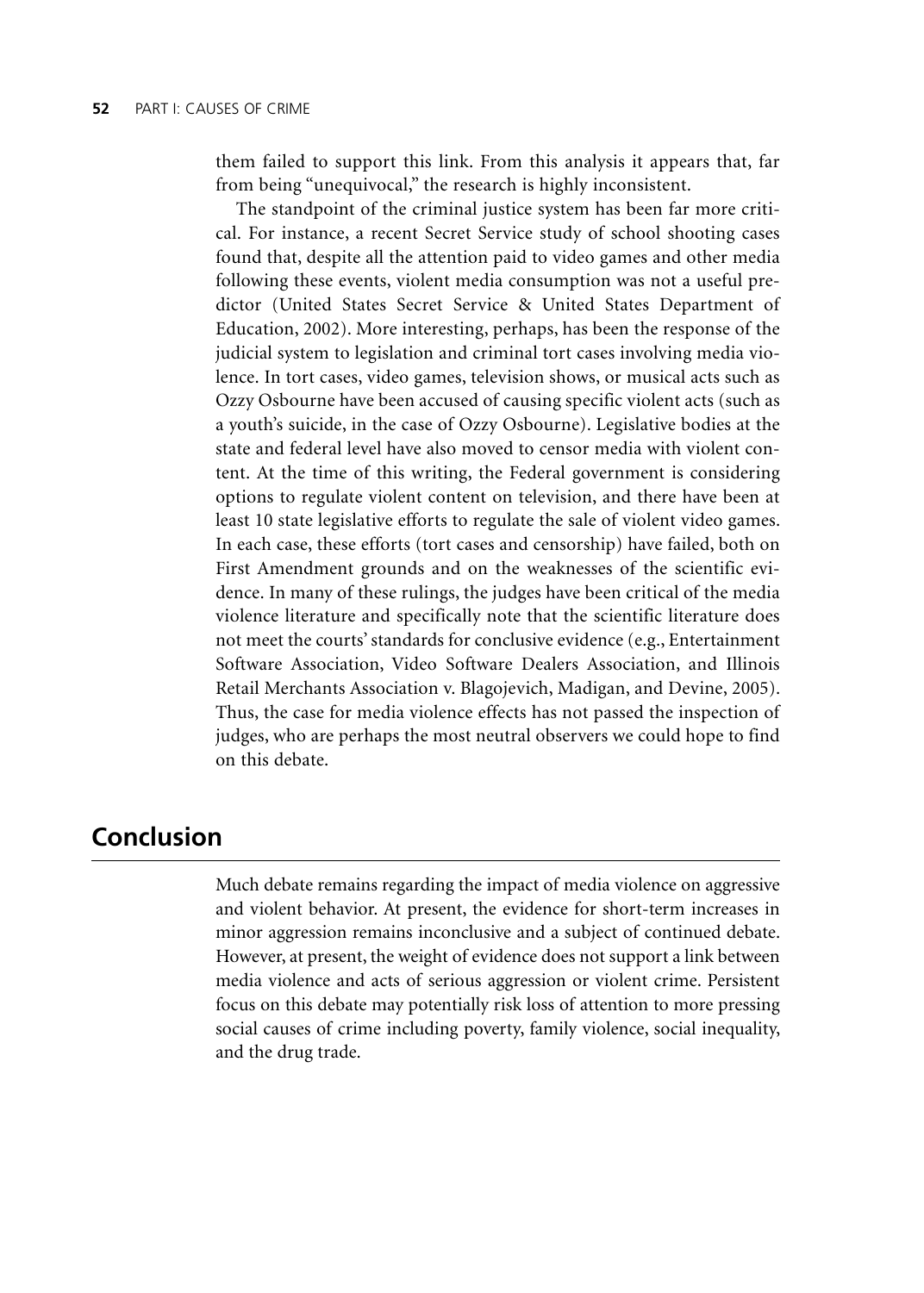## **Discussion Questions**

- 1. What motivated people to blame video games so quickly following the Virginia Tech Massacre? What does this say about our culture or society?
- 2. The belief in media violence effects has persisted among many members of the scientific community despite consistently weak evidence of effects. What does this say about the standards of scientific evidence that we use in the social sciences? How might these standards of evidence be improved?
- 3. One issue that has not been examined yet in media violence research is whether specific groups of individuals or adults may be at risk for aggression in response to media violence. Is it possible that such groups of individuals exist, and what characteristics would they likely have?
- 4. What factors in our culture contribute to higher violent crime levels compared to other Western cultures? Why have violent crime rates in the United States been declining dramatically over the past 15 years?
- 5. Does the catharsis hypothesis have any merit? How would you design a study to test the catharsis hypothesis?

### **Internet Resources**

Bureau of Justice Statistics crime data: http://www.ojp.usdoj.gov/bjs/ cvict\_c.htm

Entertainment Software Association data on video games and gaming: http://www.theesa.com/facts/index.asp

Secret Service report on school shootings: http://www.secretservice.gov/ ntac/ssi\_final\_report.pdf

Video Games: The Latest Scapegoat for Violence, by Christopher J. Ferguson (*Chronicle of Higher Education* essay): http://members.aol.com/ dukearagon/VideoGames.html

Virginia Tech Review Panel Final Report: http://www.governor.virginia .gov/TempContent/techPanelReport.cfm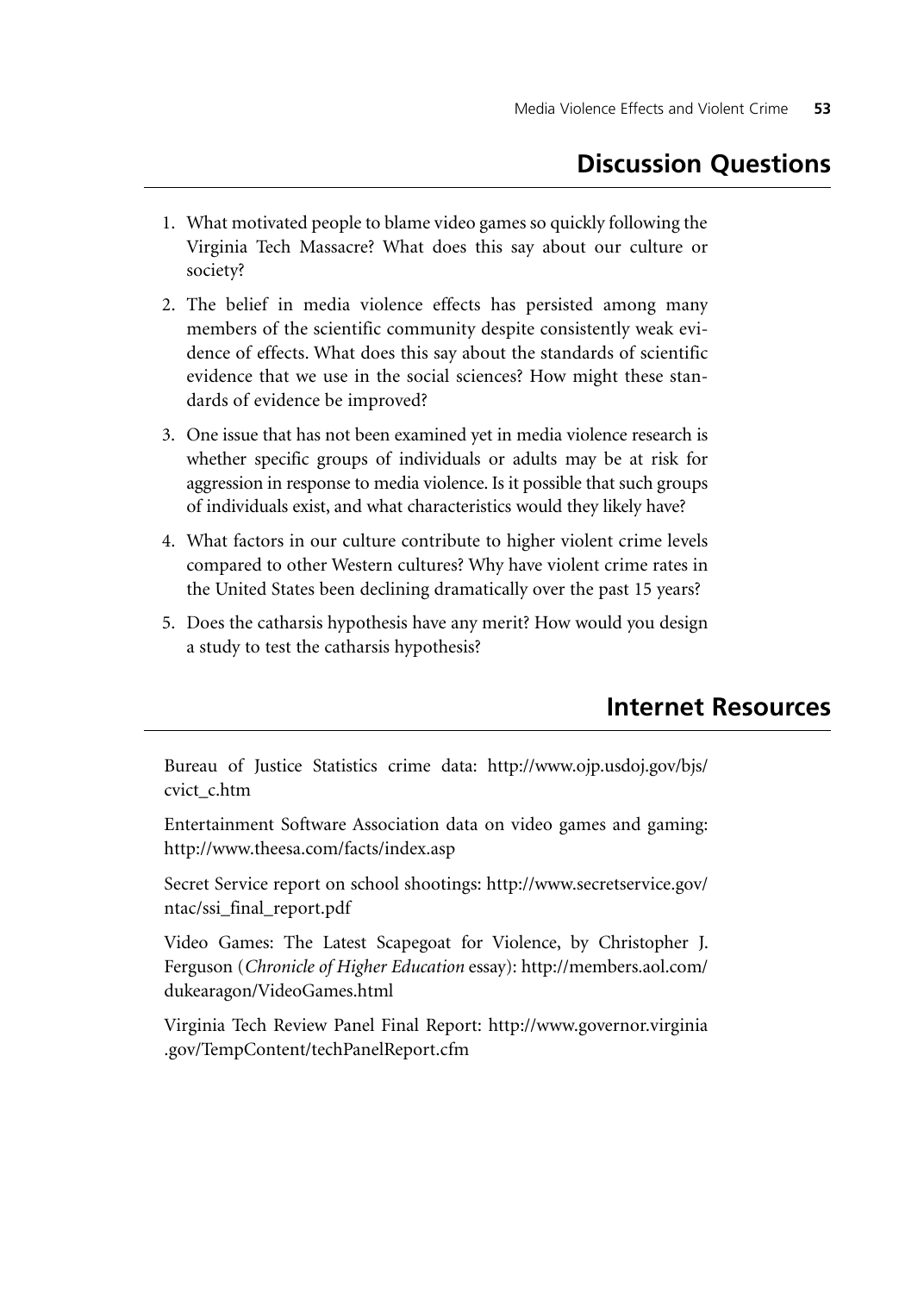## **References**

- Anderson, C., Berkowitz, L., Donnerstein, E., Heusmann, L. R., Johnson, J., Linz, D., et al. (2003). The influence of media violence on youth. *Psychological Science in the Public Interest, 4,* 81–110.
- Anderson, C., & Dill, K. (2000). Video games and aggressive thoughts, feelings and behavior in the laboratory and in life. *Journal of Personality and Social Psychology, 78,* 772–790.
- Berkowitz, L. (1965). Some aspects of observed aggression. *Journal of Personality and Social Psychology, 2,* 359–369.
- Block, J., & Crain, B. (2007). Omissions and errors in "Media violence and the American public." *American Psychologist, 62,* 252–253.
- Bureau of Justice Statistics. (1988). *Report to the nation on crime and justice.* Washington, DC: Government Printing Office.
- Bureau of Justice Statistics. (2007). *Reported crimes in the United States—Total.* Retrieved November 12, 2007, from http://bjsdata.ojp .usdoj.gov/dataonline/Search/Crime/State/ StatebyState.cfm.
- Bushman, B. (2002). Does venting anger feed or extinguish the flame? Catharsis, rumination, distraction, anger and aggressive responding. *Personality and Social Psychology Bulletin, 6,* 724–731.
- Bushman, B., & Anderson, C. (2001). Media violence and the American public. *American Psychologist, 56,* 477–489.
- Bushman, B., & Anderson, C. (2002). Violent video games and hostile expectations: A test of the General Aggression Model. *Personality and Social Psychology Bulletin, 28,* 1679–1686.
- Bushman, B., Ridge, R., Das, E., Key, C., & Busath, G. (2007). When God sanctions killing: Effect of scriptural violence on aggression. *Psychological Science, 18,* 204–207.
- Buss, A. H., & Warren, W. L. (2000). *Aggression questionnaire manual*. Los Angeles: Western Psychological Services.
- Caspi, A., McClay, J., Moffitt, T., Mill, J., Martin, J., Craig, I., et al. (2002). Role of genotype in the cycle of violence in maltreated children. *Science, 297,* 851–854.
- Cook, D. (2000). *Testimony of the American Academy of Pediatrics on media violence before the U.S. Senate Commerce Committee.* Elk Grove Village, IL: American Academy of Pediatrics. Retrieved November 12, 2007, from http://www.aap.org/advocacy/releases/ mediaviolencetestimony.pdf.
- Deselms, J., & Altman, J. (2003). Immediate and prolonged effects of videogame violence. *Journal of Applied Social Psychology, 33,* 1553–1563.
- Entertainment Software Association, Video Software Dealers Association, and Illinois Retail Merchants Association v. Blagojevich, Madigan, and Devine, No. 05 C 4265 (N.D. Ill. 2005).
- Federal Bureau of Investigation. (1951–2004). *Uniform crime reports.* Washington, DC: Government Printing Office.
- Ferguson, C. J. (2007). Evidence for publication bias in video game violence effects literature: A meta-analytic review. *Aggression and Violent Behavior, 12,* 470–482*.*
- Ferguson, C. J. (in press). Genetic contributions to antisocial personality and behavior (APB): A meta-analytic review (1996–2006) from an evolutionary perspective. *Journal of Social Psychology.*
- Ferguson, C. J., Rueda. S., Cruz, A., Ferguson, D., Fritz, S., & Smith, S. (2008). Violent video games and aggression: Causal relationship or byproduct of family violence and intrinsic violence motivation? *Criminal Justice and Behavior, 35,* 311–332.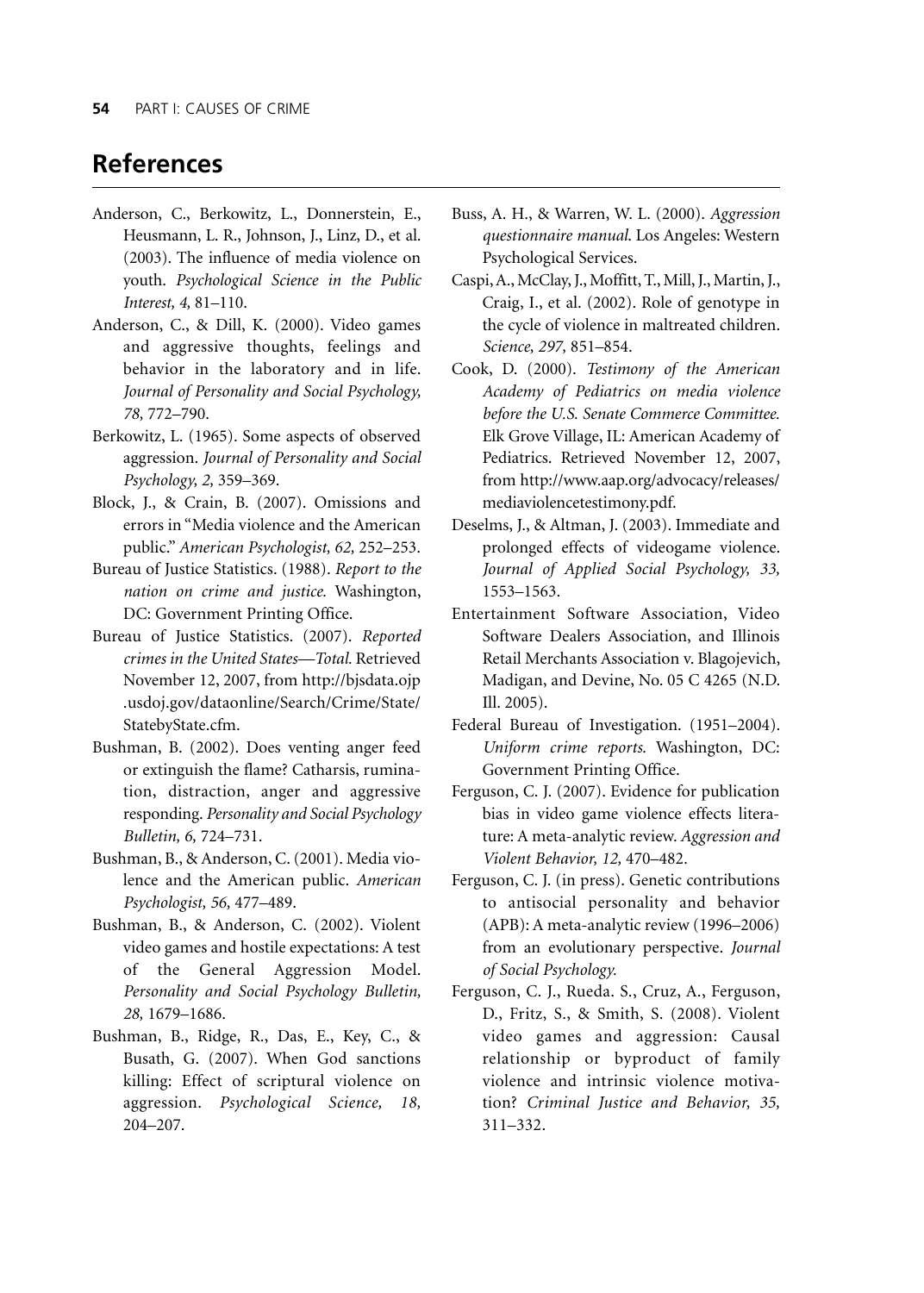- Ferguson, C. J., Smith, S., Miller-Stratton, S., Fritz, S., & Heinrich, E. (in press). Aggression in the laboratory: Problems with the validity of the modified Taylor Competitive Reaction Time Test as a measure of aggression in media violence studies. *Journal of Aggression, Maltreatment, and Trauma*.
- Feshbach, S. (1961). The stimulating versus cathartic effect of vicarious aggressive activity. *Journal of Abnormal and Social Psychology, 63,* 381–385.
- Freedman, J. (1984). Effect of television violence on aggressiveness. *Psychological Bulletin, 96,* 227–245.
- Freedman, J. (2002). *Media violence and its effect on aggression: Assessing the scientific evidence.* Toronto: University of Toronto Press.
- Friedrich, L., & Stein, A. (1973). Aggressive and prosocial television programs and the natural behavior of preschool children. *Monographs of the Society for Research in Child Development, 38,* 63.
- Heusmann, L., & Eron, L. (1986). *Television and the aggressive child: A cross-national comparison.* Hillsdale, NJ: Erlbaum.
- Hogben, M. (1998). Factors moderating the effect of television aggression on viewer behavior. *Communication Research, 25,* 220–247.
- Kutner, L., Olson, C., Warner, D., & Hertzog, S. (2008). Parents' and sons' perspectives on video game play: A qualitative study. *Journal of Adolescent Research, 23,* 76–96*.*
- Lefkowitz, M. M., Eron, L. D., Walder, L. O., & Huesmann, L. R. (1977). *Growing up to be violent: A longitudinal study of the development of aggression.* New York: Pergamon.
- Lorenz, K. (1963). *On aggression.* New York: Harcourt, Brace and World.
- Mussen, P., & Rutherford, E. (1961). Effects of aggressive cartoons on children's aggressive play. *Journal of Abnormal and Social Psychology, 62,* 461–464.
- National Commission on the Causes and Prevention of Violence. (1969). *To establish justice, to insure domestic tranquility.* New York: Award Books.
- Olson, C. (2004). Media violence research and youth violence data: Why do they conflict? *Academic Psychiatry, 28,* 144–150.
- Olson, C., Kutner, L., & Warner, D. (2008). The role of violent video game play in adolescent development: Boys' perspectives. *Journal of Adolescence Research, 23,* 55–75.
- Paik, H., & Comstock, G. (1994). The effects of television violence on anti-social behavior: A meta-analysis. *Communication Research, 21,* 516–546.
- Rhee, S., & Waldman, I. (2002). Genetic and environmental influences on antisocial behavior: A meta-analysis of twin and adoption studies. *Psychological Bulletin, 128,* 490–529.
- Savage, J. (2004.) Does viewing violent media really cause criminal violence? A methodological review. *Aggression and Violent Behavior, 10,* 99–128.
- Sherry, J. (2001). The effects of violent video games on aggression: A meta-analysis. *Human Communication Research, 27,* 409–431.
- Sherry, J. (2007). Violent video games and aggression: Why can't we find links? In R. Preiss, B. Gayle, N. Burrell, M. Allen, & J. Bryant (Eds.), *Mass media effects research: Advances through meta-analysis* (pp. 231–248). Mahwah, NJ: Lawrence Erlbaum.
- Tedeschi, J., & Quigley, B. (1996). Limitations of laboratory paradigms for studying aggression. *Aggression & Violent Behavior, 2,* 163–177.
- Trend, D. (2007). *The myth of media violence.* Malden, MA: Blackwell.
- United States Secret Service & United States Department of Education. (2002). *The*